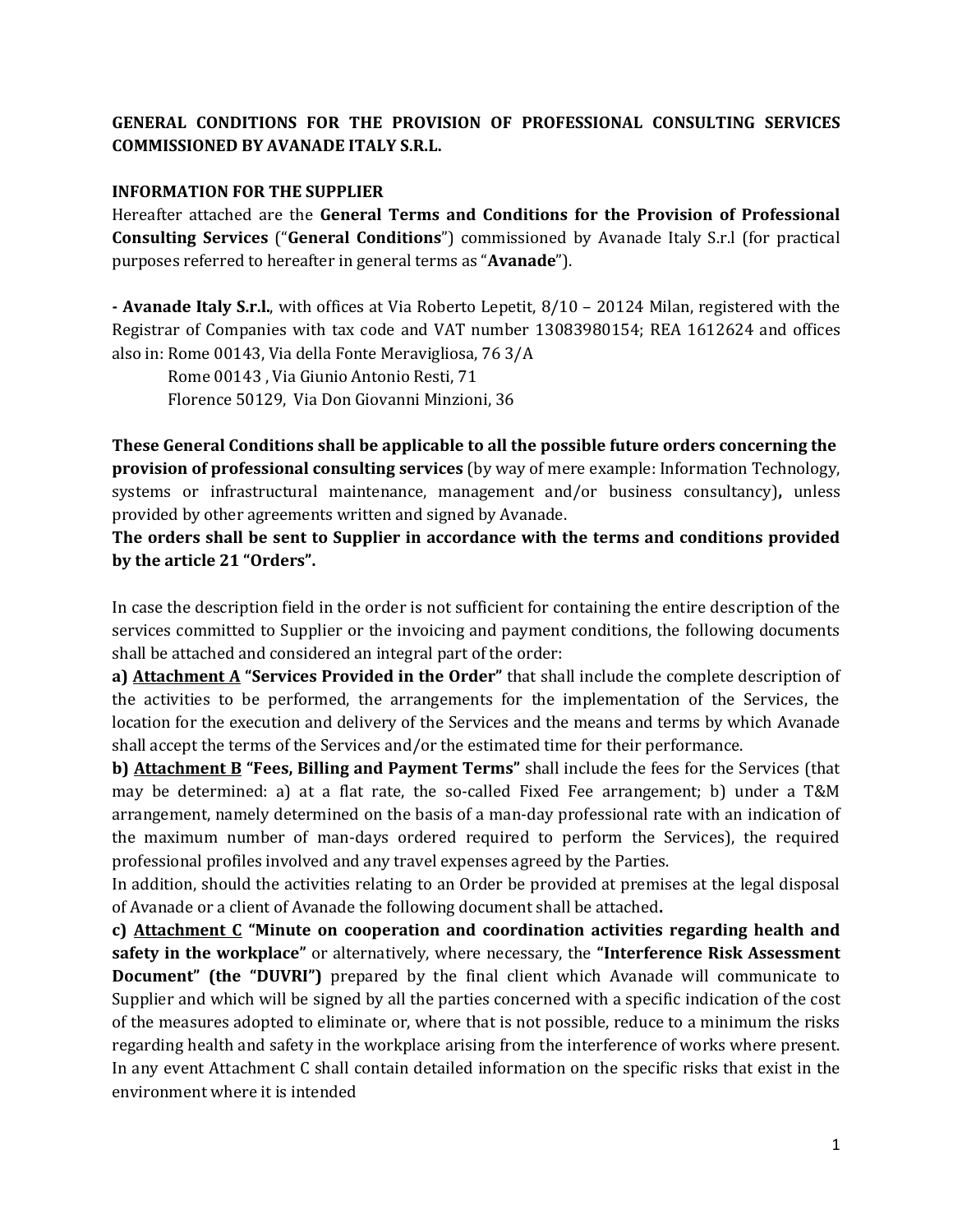## **GENERAL CONDITIONS FOR THE PROVISION OF PROFESSIONAL CONSULTING SERVICES COMMISSIONED BY AVANADE ITALY S.R.L.**

**That Supplier's Personnel shall work and on the prevention and emergency measures adopted with respect to Avanade's activities.**

## **TO BE COMPLETED IN CAPITAL LETTERS**

## **1) FULL COMPANY DETAILS**

Name of the company ……………………………………………….…VAT number…………......…………………

Address………………………………………………………….……………………………………......……………...

Postcode ………………………………………………………………Province………………………Country …………………………………………………………

## **Please follow these instructions carefully**

a) Initial every page of this document.

b) Ensure that the last page of the General Conditions includes: place and date, company stamp and 2 full signatures for acceptance.

c) Enclose the documents for which Supplier has responsibility described in article 1 (for Attachment 1 use the facsimile enclosed with the General Conditions and remember to enclose a photocopy of the identity document of the signatory)

d) Send the General Conditions (including this "Information for the Supplier"), Attachment 1 and any other documents in original to:

Avanade Italy S.r.l. – Via Roberto Lepetit, 8/10 – 20124 Milan (Italy)

To the attention of Katia Canderini (katia.canderini@avanade.com) quoting the name of the Avanade person who requested that the General Conditions be signed if this was not Katia Canderini.

## **Thanking you for your cooperation.**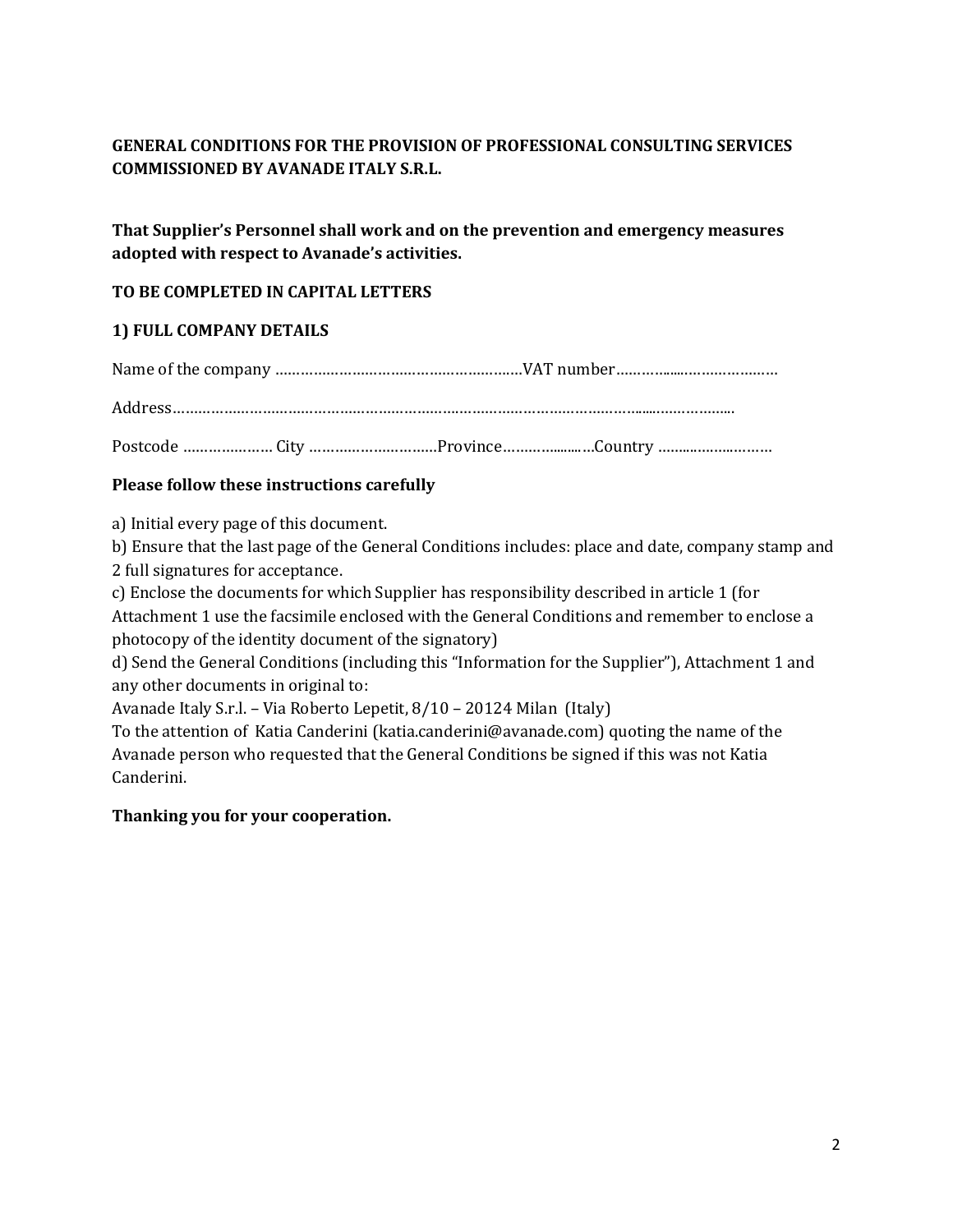## **GENERAL CONDITIONS FOR THE PROVISION OF PROFESSIONAL CONSULTING SERVICES COMMISSIONED BY AVANADE ITALY S.R.L.**

## **ART. 1 (Scope)**

1.1 Pursuant to the terms and conditions set forth in these general conditions ("**General Conditions**") Avanade, as defined in article 20 – Definitions - may commission Supplier, which hereby accepts, to perform professional consulting services (the "**Services**") which shall be specifically described in the individual orders ("**Orders**") issued by Avanade from time to time. In order to perform the Services, Supplier undertakes to use the services of its own Personnel – as defined in article 4 - having the professional requisites described in each Order.

1.2 The following attachments shall form an integral part of these General Conditions:

**Attachment 1**: a declaration, executed by the legal representative, that certifies:

**(a)** that the Personnel have been properly remunerated and have properly received civil, fiscal and social security treatment in compliance with prevailing Laws, Regulations and Labor Agreements;

**(b**) the name of the Head of Supplier's Prevention and Protection Service and the means by which he or she may be contacted by telephone and by ordinary and electronic mail;

**(c)** the application to the competent authorities for the social security payment document (the "DURC") which shall be provided to Avanade as soon as it is received. Supplier undertakes to provide Avanade with the DURC also subsequently if requested in writing by Avanade;

**(d)** the request for a certificate issued by the Tax Office demonstrating that all tax affairs are in order;

**(e)** that the services provided by Supplier are of an "intellectual nature" pursuant to article 26 of Legislative Decree no. 81/2008, unless indicated otherwise in the individual technical and economic offers made by Supplier; if unlike the statement made in said document the services are not of an "intellectual nature" pursuant to article 26 of Legislative Decree no. 81/2008, Supplier shall communicate such to Avanade in the individual technical and economic offers for the single projects and in this case the provisions of article 22.5 shall apply;

**(f)** a Supplier self certification issued pursuant to Presidential Decree no. 445/2000 that states its compliance with the technical and professional requirements.;

**(g**) that he has read through and undertakes to respect the section of the Information regarding matters of health and safety in the workplace in which details are provided concerning the specific risks existing at the Avanade premises where it is intended that Supplier's Personnel shall work and concerning the prevention and emergency measures adopted in relation to Avanade's activities as per Attachment 3.

**Attachment 2**: a certificate of registration with the Chamber of Commerce bearing data and information valid at the date of dispatch to Avanade and certifying amongst other things the absence during the past five years of bankruptcy procedures pending on Supplier and an antimafia clearance relating to its representatives (pursuant to article 10 of Law 575/65 and subsequent amendments).

**Attachment 3**: Information regarding matters of health and safety in the workplace in which details are provided concerning the specific risks existing at the Avanade premises where it is intended that Supplier's Personnel shall work and concerning the prevention and emergency measures adopted in relation to Avanade's activities.

Supplier undertakes to send - within 30 (thirty) days after the issue of the first Order regarding these General Conditions - the documents that pursuant to Attachment  $1 c$ ) - d) it declares it has requested. It is agreed that Supplier shall notify

Avanade promptly of any changes with respect to the statements made in Attachment 1 and shall promptly deliver to Avanade an updated version of the documents described in Attachment 1 c) - d) and Attachment 2 each time that the data contained therein are no longer correct.

### **ART. 2 (Validity and Fee Rates)**

These General Conditions shall be applicable to Orders issued by Avanade from time to time. Orders executed under these General Conditions shall be valid for the period indicated therein. The tacit renewal of Orders is excluded even in the event that Supplier should continue rendering services beyond the execution period indicated in the Order. Services that go beyond the terms and conditions of the Orders will not be accepted in any case whatever.

Each Order or document enclosed (as provided by article 21.7) will state the fees agreed by Avanade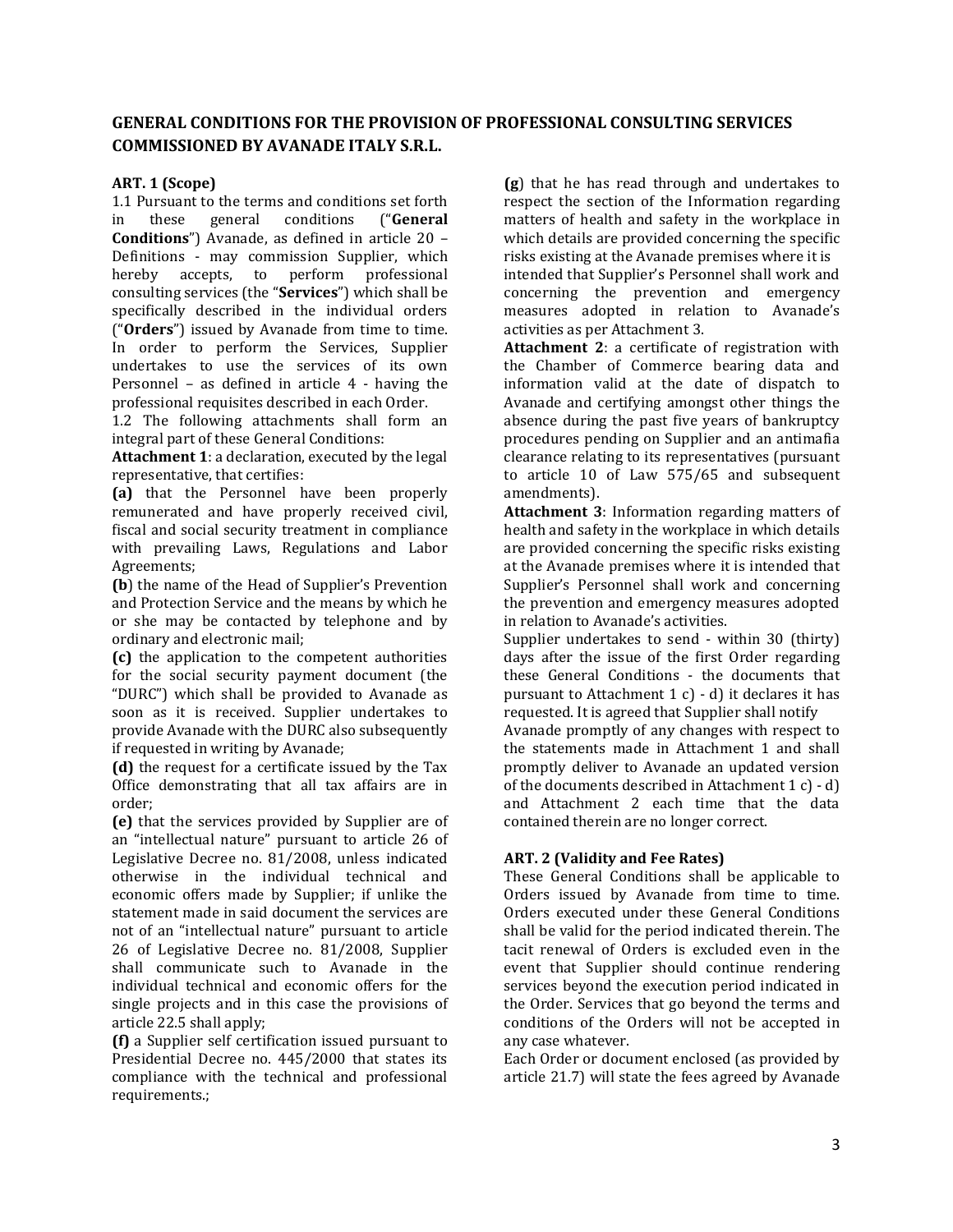and Supplier (each the "**Party**" or together the "**Parties**").

The Parties acknowledge that the fees relating to each Order shall be deemed to include the fees for the obligations at articles 9 (Intellectual Property - Warranties) and 11 (Noncompetition Obligations). The fees for the Orders are to be considered allinclusive and to contain expenses and fixed costs, in derogation of the provisions of article 1664 of the Italian Civil Code to the extent that it may apply.

Any expenses incurred by Supplier for travel outside the municipality (*comune*) defined by an Order as the working location shall be reimbursed only if these are agreed and approved in writing in advance by the Technical Head as defined in article 8. If the Parties agree that expenses will be reimbursed as incurred, Supplier shall attach all the supporting documentation to its invoices that is appropriate for fiscal purposes and which relates to the expenses incurred.

### **ART. 3 (Independent Contractor)**

In connection with the Orders each Party is an independent contractor and as such shall not have any authority to bind or commit the other. The Order shall not be deemed or construed to create a joint venture, a de facto company or a fiduciary or agency relationship between the Parties. Save the provisions above, it is furthermore agreed and understood that only Avanade will manage the relationship with Avanade Clients, independent of how the Services are performed.

In particular, even if requested by Avanade Clients, Supplier shall not perform any activities – without prior Avanade written consent and/or request – that are not included or that exceed the range of the Services.

#### **ART. 4 (Personnel - Duties of Supplier)**

Supplier undertakes to provide the Services by the use of his own employees, for whom it will have obtained all the necessary authorizations from the Department of Labor in compliance with the laws and regulations in force on this matter. Where the Order permits, Supplier may also use the services of contract workers ensuring that the provisions of Legislative Decree no. 276/2003 are fully respected. The term "**Personnel**" or "**Resources**" shall mean workers with whom Supplier has entered into a permanent employment contract or, in the case of contract workers, a specific contract for the work in question. Supplier shall provide Avanade with the following information in writing within and not later than, 10 (ten) days

prior to the start of the activities relating to each Order:

- the names of the Personnel whom it is proposed shall perform the Services;

- the *curriculum vitae* of each member of personnel, providing evidence of the knowledge, technical skills and professional experience relating to a person's qualifications as indicated in each Order;

- the applicable Italian National Collective Labor Agreement and the social security (INPS) and industrial accident (INAIL) numbers of the Personnel whom it is proposed will perform the Services;

- the type of employment contract used for such Personnel. Supplier furthermore undertakes to communicate this information for each new member of personnel who may be used to perform the Services.

The objectives and program of Supplier's Personnel will be defined in the Orders and may be amended by Avanade on the basis of each supply. Work activities shall be performed at Avanade's premises or those of Avanade's final clients. Information on this will be provided from time to time in writing.

Supplier undertakes to respect and to ensure that Personnel respect the safety and security procedures established at those premises when performing this work. In the event of a breach of these requirements or for the purpose of ensuring that the Service activities are performed properly and on a timely basis, Avanade may request that one or more of the members of Personnel be replaced by others having the equivalent professional profile, experience and skills and Supplier must satisfy this request within 5 (five) days of its being made. This shall not affect any rights to the payment of damages.

Supplier undertakes to guarantee the continuity of the services being performed under the Order and to replace Personnel absent for any reason whatsoever by others having the same professional profile, experience and technical skills, providing timely notice to Avanade by means of a registered letter containing all the information indicated in the bullet list above and sent in advance by fax to the Avanade Technical Head. If Supplier becomes aware beforehand that a member of Personnel will not be available on a certain date, Supplier shall notify Avanade of this by the means stated above at least 10 (ten) working days prior to the date of absence.

Supplier shall have no right to receive payment for the days worked by the replaced member of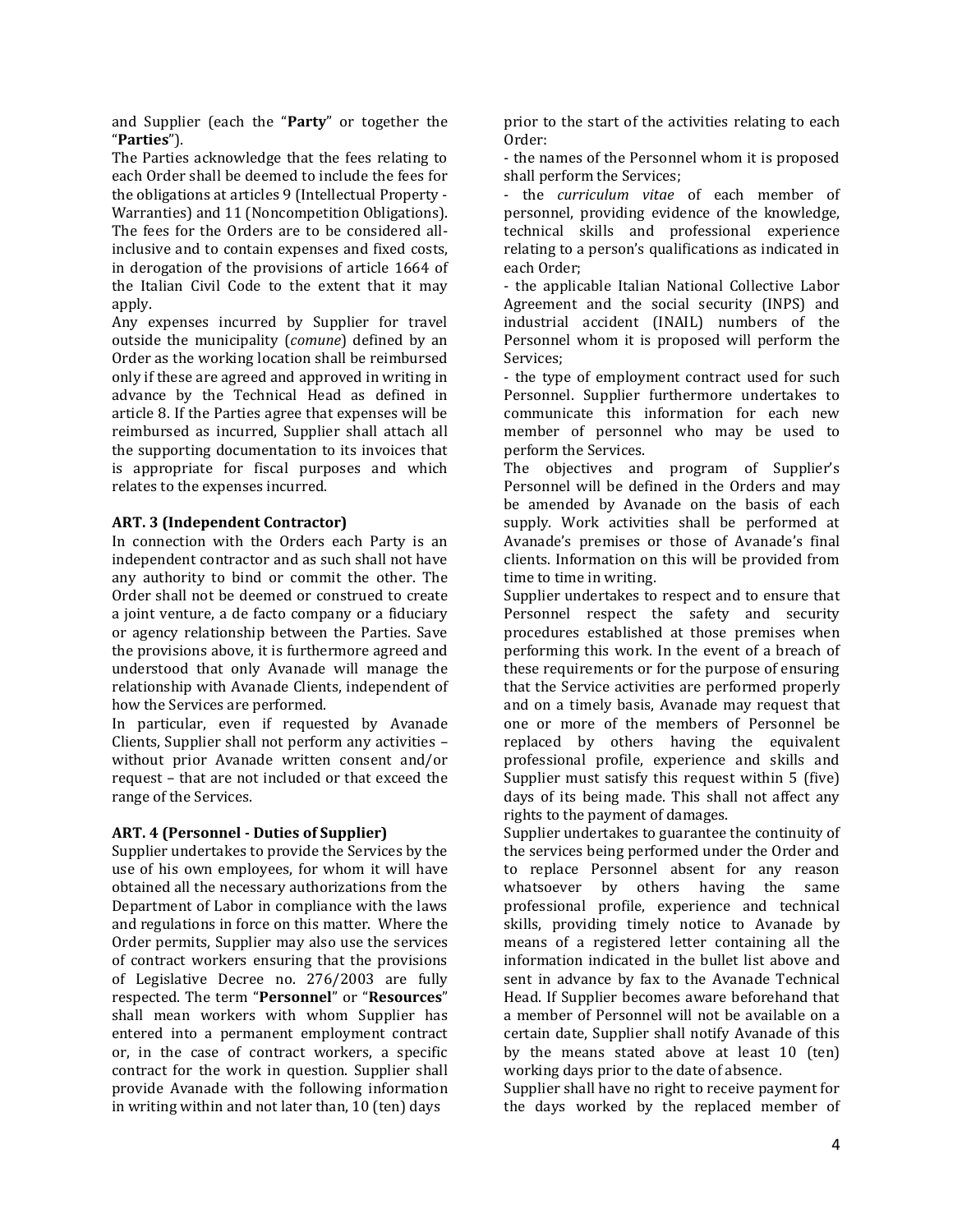Personnel or by the replacement member of Personnel for the handover.

If Supplier does not carry out the necessary replacement of one member of the Personnel by another having an equivalent professional profile within 5 (five) days from that on which the absence commenced, Avanade may make a daily penalty charge starting from the first working day of absence and equal to three times the daily rate agreed with Supplier as expressly stated in the Order (in case the fee is determined with T&M modalities) or inferable from the period of validity of the Order (in case the fee is determined in a Fixed Fee manner). In the event that this absence extends beyond 15 (fifteen) working days, Avanade may terminate the Order concerned save for its right to receive damages.

The Parties agree that in the event that the relation between Supplier and Supplier's Resources employed in performing the activities relating to the Services should terminate for any reason, Supplier shall replace the member or members of Personnel with others having the equivalent professional profile, experience and technical skills and provide prior written notice of this to Avanade, taking care of and coordinating all the actions required to ensure that duties are handed over without any interruption or slowdown of the work being performed in connection with the Services; the costs for this shall be borne by Supplier.

Supplier undertakes to pay proper compensation to Personnel and ensure that they receive correct civil, fiscal, and social security treatment in compliance with laws, regulations and labor agreements in force; all obligations for the payment of social security and welfare contributions, industrial accident premiums and third party liability premiums as provided in laws and regulations in force shall be the exclusive responsibility of Supplier, as shall be any other costs and charges deriving from the failure to observe the provisions of law and/or administrative provisions. Supplier undertakes furthermore to hold Avanade harmless from any dispute that may arise either directly with Supplier's Personnel by infringement of the applicable laws and regulations, including therein Legislative Decree no. 276/2003, with social security organizations in connection with questions regarding the employment relationship or with third parties for matters relating to the engagement, taking over responsibility for any resulting charge or encumbrance even if such should extend beyond the effective term of any

single Order. Supplier undertakes furthermore to provide evidence that it has made punctual payment of the remuneration/compensation, social security and welfare contributions, INAIL industrial accident insurance premiums and withholding tax due in respect of its Personnel, by providing the related documentation to Avanade within 7 (seven) days of any request made by Avanade or any other term that may be agreed in the event that such documents still have to be issued by third parties, with the prior agreement of the employees concerned to the communication of such data. Each Party is responsible for all and each of any claims that may be made by its own personnel against the other; in any event, the Parties acknowledge to each other that the performance of the Services cannot in any way give rise to a permanent employment relationship (*rapporto di lavoro subordinato*) between one party and the personnel of the other.

Supplier undertakes to execute the tasks that are the subject of the Order with the maximum diligence and in accordance with high levels of quality, fulfilling all the obligations resulting from

the Order accurately, in good faith and in observance of any technical regulations on the matters concerned.

Supplier shall comply with all applicable laws and regulations and shall be solely responsible for any noncompliance. Specific reference is made, but not limited, to Legislative Decree no. 196/2003 relating to data privacy and Legislative Decree no. 81/2008 relating to safety in the workplace.

Supplier shall not use the name of Avanade outside Supplier's organization in relation to the Services or for any other purpose, without the prior written approval of Avanade;

Avanade will grant its approval at its own discretion. Only at Avanade's written request and exclusively in relation to the obligations deriving from this article 4, Supplier undertakes furthermore that it will establish a cautionary deposit by means of an unconditional first-call bank surety with all exceptions removed, without preventive enforcement, for an amount equal to 60% of the amount of the Order, with express waiver of the expiry term pursuant to paragraph 2, article 1957 of the Italian Civil Code.

Supplier warrants that it will have a Business Continuity Program ("BCP") in relation to each Order for which a request is made; such BCP shall be maintained for the term of the Order to which it relates. Supplier shall test its BCP at least once a year and communicate to Avanade that this testing has been completed, in addition to (a)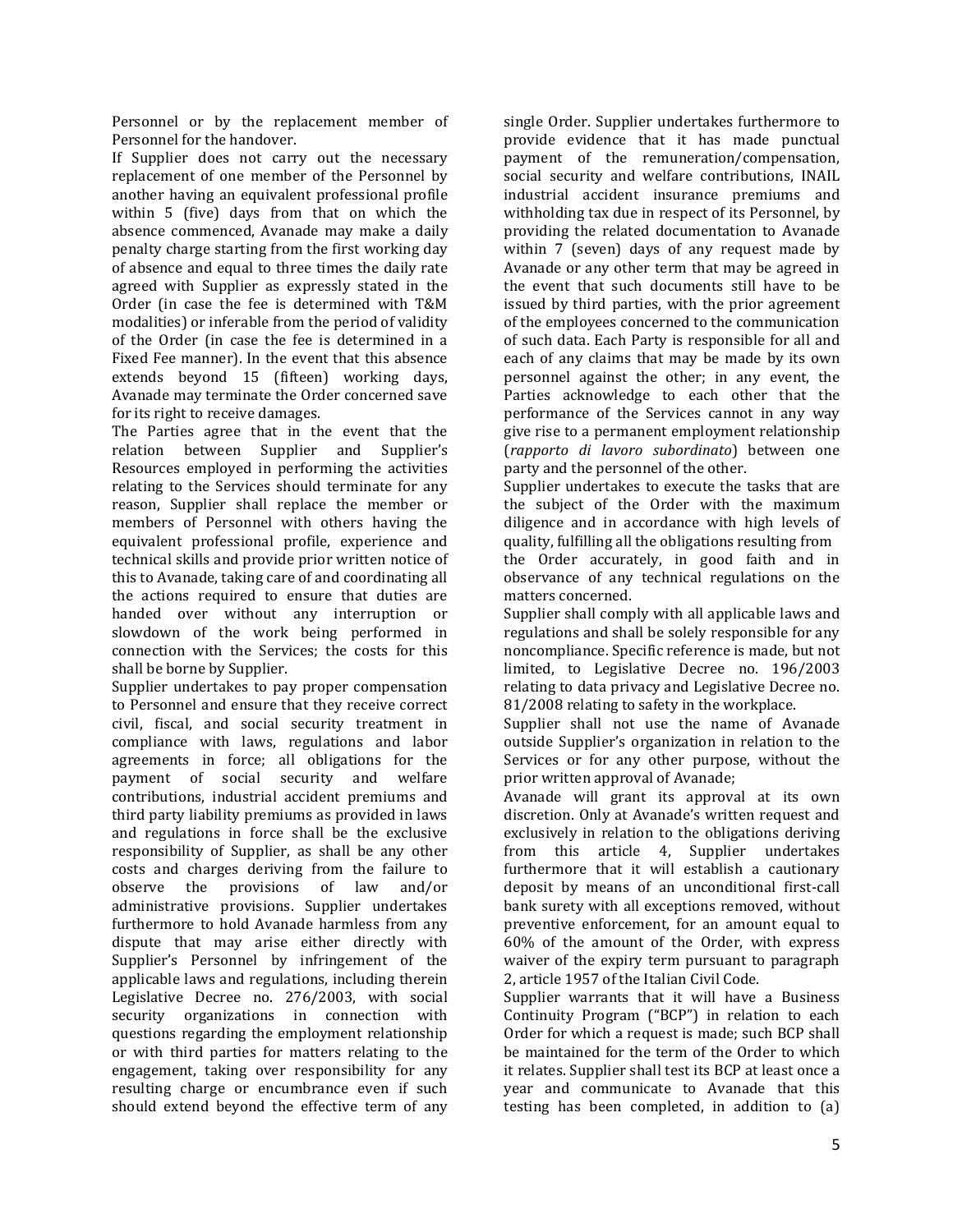listing any anomalies found, or (ii) stating that no anomalies have been found. Supplier shall provide written communication to Avanade at least sixty (60) days in advance of its intention to make substantial changes to its BCP or to put an end to it. If Supplier does not have a BCP at the effective date of an Order that requires a BCP, Supplier undertakes to prepare a detailed BCP and provide this to Avanade by and no later than thirty (30) days after the effective date of the Order. Such BCP shall be approved in writing by Avanade. Once approved, the provisions of this article shall apply to this BCP. Furthermore, at the request of Avanade, a request that may not be made more frequently than quarterly, Supplier shall provide guarantees concerning its financial situation by presenting to Avanade financial reports or the financial documentation normally kept by Supplier as part of its business activities.

#### **ART. 5 (Activity Reports)**

Subject to prior verification with Avanade, Supplier shall draw up at the end of each month or on the basis of different time intervals that may be communicated to Supplier by Avanade - a report describing the activities and the time taken to perform the Services (in the case that the price is based on T&M) relating to a specific Order and the Stage of Completion of the Services (where the fee is Fixed Fee). Avanade will summarize in a monthly "Report" the activities and times that it considers accepted and therefore authorized for billing. If the Avanade Order has been issued by means of information services based on the internet, Supplier's report and the Avanade "Report" authorizing the billing shall be processed and notified between the parties by means of the information system to which Supplier shall have access with user name and password assigned by Avanade. It is nonetheless agreed and understood that Supplier must observe the due dates for performing the Services stated in each individual Order and that Avanade will not pay any further amounts unless these are the result of changes and/or modifications requested by Avanade in writing and that these changes and/or modifications do not arise from causes attributable to Supplier, even indirectly.

### **ART. 6 (Invoicing and Payment Terms and Conditions)**

### Unless stated otherwise in the Order:

1) invoicing will be carried out monthly on the basis of the Avanade "Reports" referred to in article 5 or stage of completion reports approved in writing by the Avanade Technical Head.

The invoice must clearly state the number and date of the Order to which it relates and the reference number of the Avanade "Report" and must be addressed to the corporate person which issued the Order - included amongst those included at article 20 – and sent to Avanade's Accounts Payable department (at the address specified in the Order) .

2) Invoices shall be paid **75** days from the end of the month of the date of the invoice by bank transfer to the current account whose bank details shall be provided by Supplier at the selection stage or following this, but in the latter case the communication will be effective only if it is (a) sent in writing to the Avanade company and office that issued the Order and (b) 10 working days after Avanade has received the communication.

In the event that payment does not occur by the due date indicated above or that established in the Order, in derogation of the provisions of Legislative Decree no. 231/2002 interest shall accrue at the legal rate from the date that the payment becomes overdue, pursuant to article 1284 of the Italian Civil Code. The Parties acknowledge that such interest is in line with that incurred by Avanade and/or the interest that Supplier has accepted or is prepared to accept from clients in agreements for commercial transactions that are comparable to these General Conditions. Supplier is explicitly forbidden to assign credit, to grant special power of debt collection or to delegate payment collection in any other manner in whole or in part of the amount due. Payments, including reimbursements of expenses, may be suspended in the event of any dispute over the Services.

## **ART. 7 (Supplier's Technical Coordinator)**

Supplier shall appoint a Technical Coordinator for each Order and communicate his or her name to Avanade; the Technical Coordinator shall represent Supplier and shall have the task, in coordination with the Avanade Technical Coordinator, of ensuring that the Services provided correspond in number and quality to those indicated by Avanade and to laws and regulations in force on the subject.

The Technical Coordinator shall appropriately manage and coordinate the activities relating to each Order to this purpose, ensuring furthermore that Supplier's personnel respect the safety and security regulations and procedures (whether established by law or by the company) in the case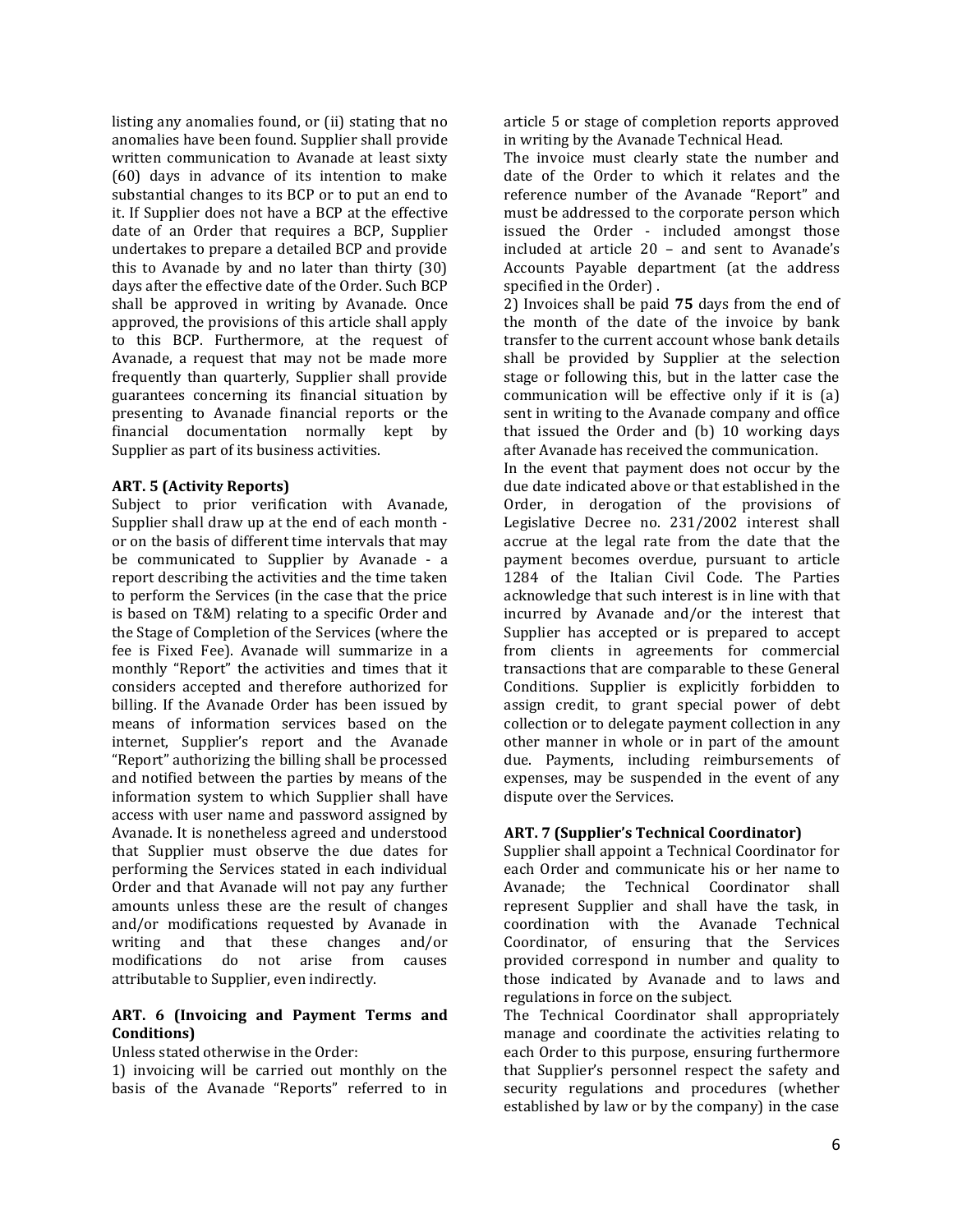that the engagement is performed at the premises of Avanade and/or its clients.

Supplier's Resources shall report solely to the Technical Coordinator for any questions that may relate to the performance of the Services (such as by way of example questions relating to working hours, access to the premises and the use of specific equipment in performing the Services) and he or she will coordinate with the Avanade Technical Coordinator in this respect.

It is agreed and understood that both Avanade and its clients shall be expressly held harmless from any responsibility that may arise from the infringement of the obligations of this article by Supplier and its Personnel.

### **ART. 8 (Technical Head)**

Avanade shall appoint in writing a Technical Head - referred to in the Orders also as the Requestor or Beneficiary - who may be assisted in performing his duties by other members of personnel indicated by Avanade and who shall have the responsibility of carrying out technical checks and of ensuring that Supplier is performing its activities in a precise and proper manner and in compliance with the established programs, in discussion with Supplier's Technical Coordinator under the *audiatur et altera pars* principle.

The Technical Head may accept and approve the work performed and developed by Supplier, thereby binding Avanade, or may reject work that does not correspond to the specifications indicated, to norms relating to proper technical execution and/or to laws and regulations in force on the subject.

#### **ART. 9 (Intellectual Property - Warranties)**

It is herein expressly agreed and understood that Supplier transfers to Avanade each and every exclusive right, property or interest concerning any idea, invention, program (including software, written programs and documentation, studies, etc) and everything that is or has been prepared, developed, created, discovered, conceived or written either entirely or partially by Supplier (hereinafter the '**Deliverables'**):

a. during the course of the Services;

b. which are directly or indirectly related to the Services provided by Supplier to Avanade and/or to the current or future activities of Avanade and/or result from Avanade confidential information;

c. regardless of the fact that such Deliverables are protected by patent or copyright. It is also agreed and understood that neither Avanade, its

subcontractors nor its assignees shall be in any way liable to Supplier or Supplier's personnel for any fees in addition to those stated in the Order in relation to the sale or assignment of economic use rights over the Deliverables, not even in the event of their publication. Supplier similarly assigns to Avanade, its subcontractors and assignees the right to make any change, modification, conversion or adaptation to the Deliverables or whatever else may be necessary or convenient to them. It is agreed and understood that Avanade, its subcontractors and its assignees are in no manner obliged to publish the Deliverables.

Avanade shall in any event be free to use, without restriction of any type, the concepts, ideas, knowhow and techniques developed by Supplier or with Supplier's cooperation during the course of carrying out the Order.

It is similarly agreed and understood that Avanade shall be free to develop any program whatsoever, either for itself or for third parties, regardless of its similarity to the Deliverables referred to in this article. In any event Avanade shall be the exclusive owner of the economic exploitation rights regarding any development, translation, adaptation and conversion and any other change that may be made with or without Supplier's collaboration; Supplier hereby provides its consent to such modifications, including therein all evolutionary maintenance however this may be realized. Supplier shall not be granted any right or license, neither explicitly nor implicitly, to publish, produce, prepare derivative work, distribute copies, make available to third parties, operate or in any case avail itself of any product or materials prepared or made during the execution of the commissioned work, even after the end of the term for which an Order is effective.

Supplier declares and warrants:

a) to Avanade and its assignees that it does not have obligations or restrictions and that it will not assume restrictions that may interfere, be incompatible with or cause conflicts of interest in relation to the General Conditions and/or the respective Orders;

b) that save explicit communication in writing it has the exclusive ownership of and/or it has a legal right to use, all documents and/or materials and/or information technology made available for performing the Services. Supplier furthermore declares and guarantees in relation to this that these and the Deliverables are free from any restrictions, encumbrances or other burdens and that neither they, in whole or in part, nor their use, infringe copyright or similar rights of other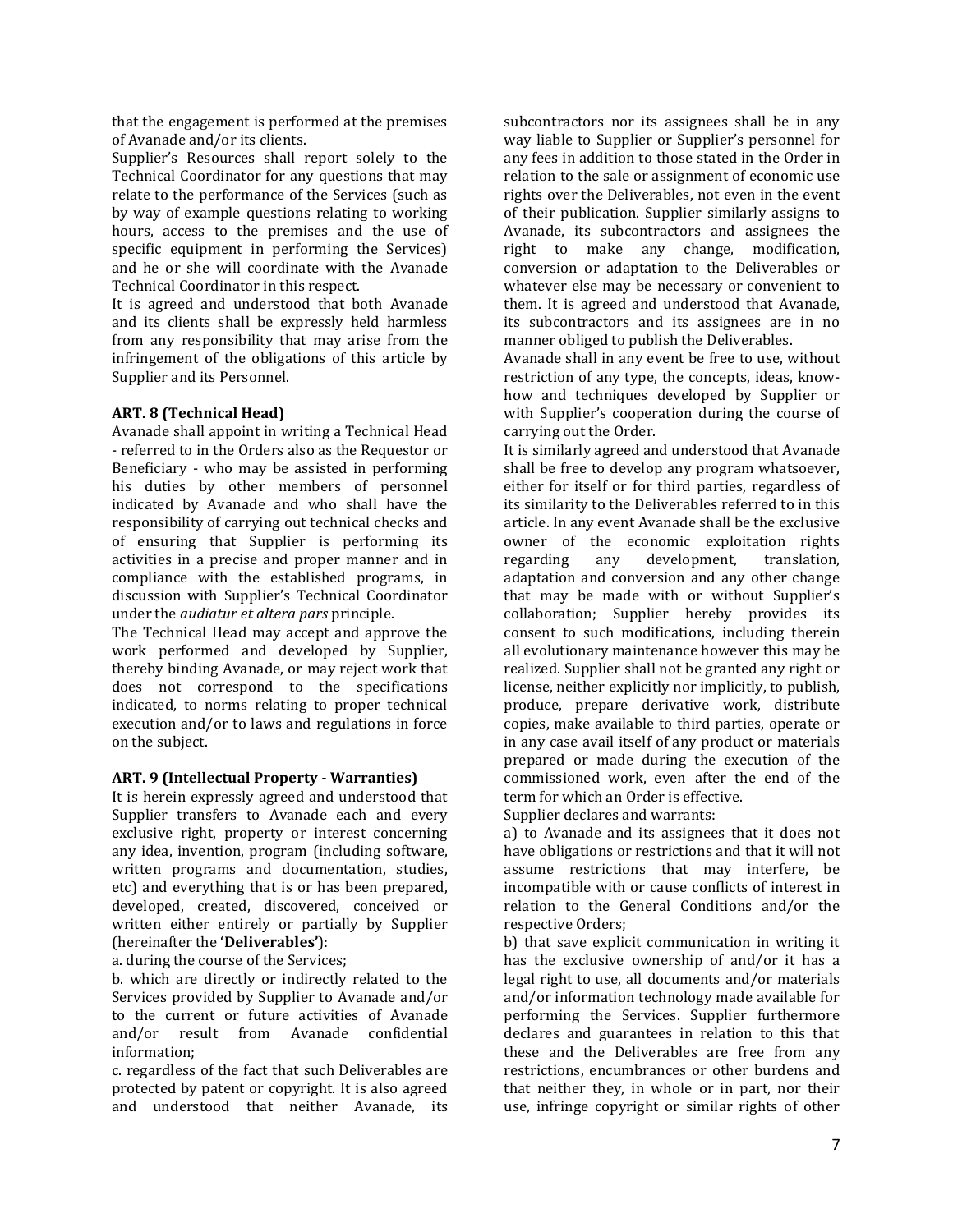third parties, nor will they cause Avanade or its assignees to have to pay royalties or any other amount to third parties for whatever reason.

Supplier shall accordingly defend, indemnify and hold harmless Avanade from and against any damage or responsibility that may arise versus Avanade and its assignees, by reason of right transferred to Avanade in performing the activities commissioned. Supplier undertakes to refund Avanade and its assignees for any amounts due, also based on interlocutory judgment (*sentenza di condanna provvisoriamente esecutiva*).

It is finally agreed and understood between the parties that in whatsoever assignment of the Order, including therein the termination of such, Supplier shall respond to the obligations and provisions of this article which shall in any event remain valid and effective.

## **ART. 10 (Confidential Information)**

During the course of the performance of the Services for Avanade by Supplier, each Party may have access to the other Party's information (in oral, hardcopy or electronic form) that relates to past, present, and future activities regarding the company, the research, development, products, services, and technical knowledge, that shall be identified by the other Party or by its clients as confidential ("**Confidential Information**").

The Confidential Information of one Party may be only used by the other Party in connection with the performance of the Services and access to this shall be available only to those personnel employees or contract workers - that have this necessity in order to be able to perform the Services. Each Party agrees to protect the confidentiality of the Confidential Information of the other Party in the same manner that it protects the confidentiality of its own proprietary and confidential information, but in no event shall either Party exercise less than reasonable care in protecting such Confidential Information. Supplier shall bind its own Personnel to comply with the provisions of this article. Confidential Information may not be copied or reproduced without the disclosing Party's prior written consent. All Confidential Information made available hereunder, including copies thereof, shall be returned or destroyed upon the first to occur of: (a) completion of the Services or (b) request by the disclosing Party, unless the recipient Party is authorized to hold such information in another capacity. Avanade may keep a copy of Supplier's Confidential Information by the means provided

in this article for the purposes of its records or quality control. The provisions of this article shall survive termination of the Services whatever the reason may be.

## **ART. 11 (Non-competition Obligations)**

For the entire duration of the each Order and for a subsequent period of 12 (twelve) months, Supplier undertakes not to promote or in any event not to set up, in Italy, individually or with other parties, directly or indirectly, on its own behalf or on behalf of others and in particular entities that may be qualified as competitors of Avanade, any activities that are in competition with, or similar to, those provided in executing an Order: (i) for clients of Avanade for which Supplier has performed the Services relating to the Order; (ii) for business clients of Avanade with whom Supplier has come into contact thanks to Avanade during the preparatory stages of collaboration or during the stages of collaboration subsequent to the execution of the Order.

The Parties mutually acknowledge that the fee rates, and accordingly the fees for the Order, include Supplier's noncompetition obligation, and that save that specific prohibition

Supplier shall be free to perform any professional activities for third parties inside and outside Italy.

In case of infringement of the non-competition obligation, Avanade may apply a penalty to Supplier, who undertakes to pay, of an amount equal to twice the value of the Orders existing at the date of infringement or - in the event that no Order exists - an amount equal to double the value of the Orders executed in the 12 (twelve) months prior to the infringement, save in any event the payment of further damages. In case of infringement of the non-competition obligation Avanade shall furthermore have the right to terminate the Orders with Supplier, save in any event the right of Avanade to the payment of direct and indirect damages suffered even after termination.

### **ART. 12 (Liability for Damages – Warranty for Defects)**

Supplier shall have the sole, complete and absolute, civil and criminal responsibility for any accidents and damages that may be caused by its Personnel to the employees or property of Avanade, to Avanade's final clients, and to their property, and to third parties and/or to the property of third parties in general, thereby holding Avanade harmless from each and every responsibility in this respect. Supplier warrants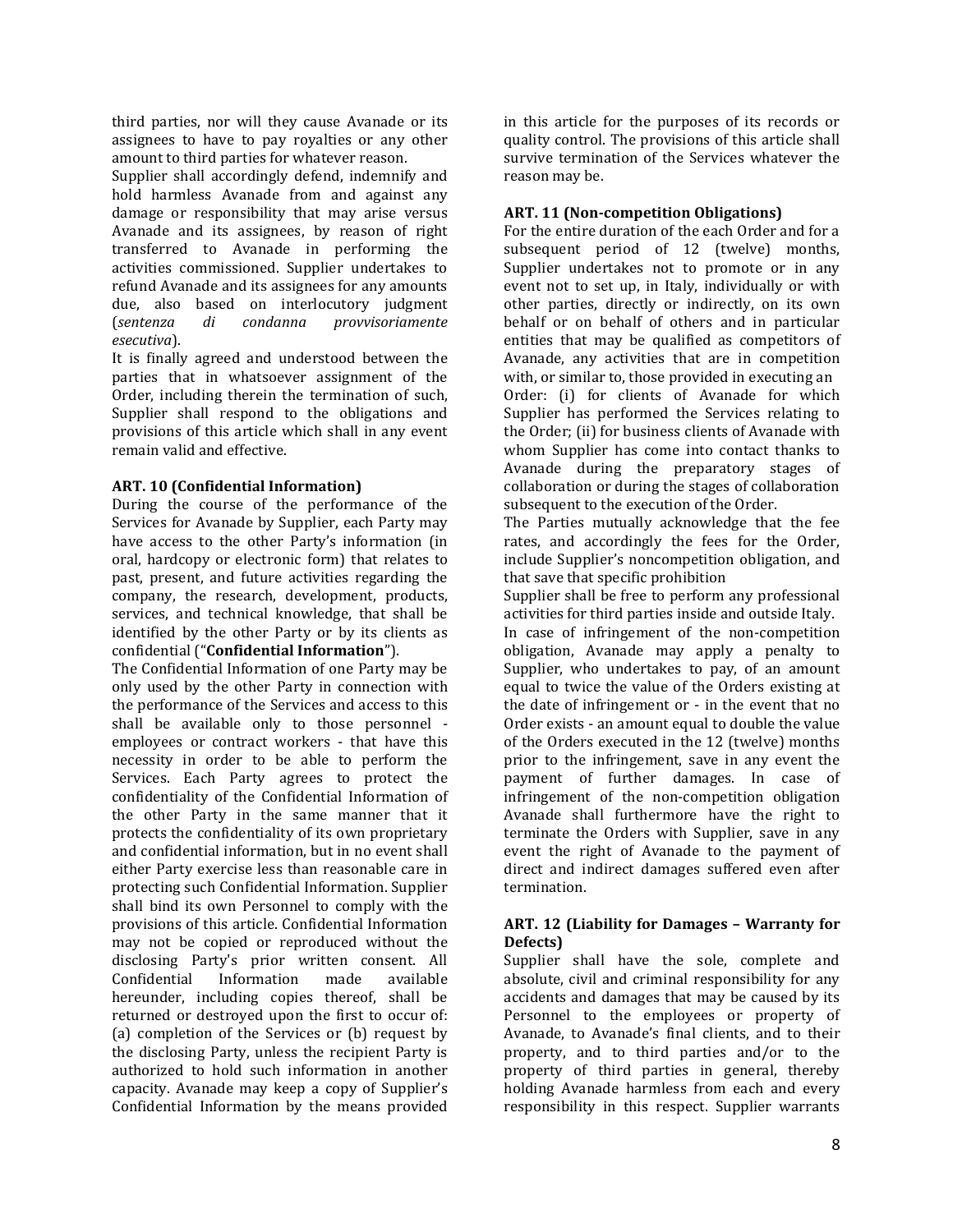that its Services will be performed in a good and workmanlike manner. Supplier agrees to reperform any work not in compliance with this warranty if this is brought to its attention within a reasonable time after that work is performed and without charge for Avanade. Supplier shall bear responsibility, with reference to any Deliverables realized in performing the activities referred to an Order, if for whatsoever reason these should be faulty, incomplete or fail to work properly, even partially, or in any event if they do not respond to the specifications requested. To this purpose Supplier shall take action free of charge in the shortest time possible to correct any working defect in the Deliverables caused by errors attributable to Supplier; this undertaking shall be applicable during the 12 (twelve) month period following the date on which the final user carries out any testing on the products.

It is agreed and understood that Supplier hereby undertakes to indemnify Avanade for any damages it may incur, including damages arising from its clients, that derive from any noncompliance, delayed fulfillment or defective performance of the Services by Supplier and undertakes to reimburse all penalties and compensations as may be possibly incurred by Avanade for reasons attributable to Supplier.

## **ART. 13 (Termination - Withdrawal Rights)**

Save in any event the right to payment of damages, Avanade may by right terminate an Order pursuant to article 1456 of the Italian Civil Code by a simple communication in writing, in the case that Supplier infringes any one of Supplier's obligations under articles 4, 9, 10, 11, 12, 17 and 19. The right of Avanade to terminate Orders in the cases in which Supplier is in default remains in all events unprejudiced; cancellation must be carried out by sending a dispute notice by registered letter with return receipt within 15 (fifteen) days. Avanade is free to withdraw its Orders at any time by giving notice of 15 (fifteen) days and communicating this by means of a registered letter with return receipt sent in advance by fax; in this event Avanade shall still have the obligation - except in the cases described in the last paragraph of article 6 - to make payment to Supplier of the amount due for the Services rendered up to the termination date, with any sums for lost profits being expressly excluded. It is specifically agreed and understood that Avanade has the option of withdrawing from any Order under the same terms and conditions as those stated in the previous paragraph (i) if

Supplier is subject to an executory procedure or if legal proceedings are being taken against Supplier's representatives and/or directors; (ii) in the event that control of Supplier is transferred, Supplier is legally transformed, demerged or merged, or Supplier's business or branch of business involved in executing an Order is sold, contributed or rented.

## **ART. 14 (Regulation of the General Conditions)**

These General Conditions and the respective Orders constitute the sole and entire agreement between the Parties and substitute any preceding agreement or communication whatever, written or verbal, between the Parties relating to the Orders. These General Conditions or any Attachment or Order may be modified, terminated or supplemented, solely prior to a written agreement signed by the empowered representatives of each Party and provided that these documents specify and clarify – specifying the relevant articles – that their purpose is to make changes to the documents concerned. No clause of the General Conditions or of an Order may be considered expired or waived other than by the written consent of the Party against whom this is invoked. Any delay or failure by a Party to exercise the rights assigned to that Party by the General Conditions and/or by an Order or tolerance concerning the violation of these, shall not be deemed as a waiving of those rights or as an implicit variation of the provisions or remedies provided by the aforementioned provisions, nor may the partial exercising of a right preclude that Party from exercising the right in full in future. The provisions and obligations arising from articles 9, 10, 11, 12 and 13 shall remain effective after the termination of the individual Orders for whatever reason. In the event of any divergence between the text of these General Conditions and that of the individual Orders, the text of the Order shall prevail for the purposes of interpreting the two documents. Any other agreement or contractual condition of Supplier shall be deemed not to have been accepted by Avanade and in any event ineffective, even if this has been communicated to Avanade or may be demonstrated by documentation sent by Supplier to Avanade (such as merely by way example the acceptance of Orders, etc.).

If one or more clauses in these General Conditions and/or in the Orders is believed to be null and void, cancellable or invalid by the competent Judicial Authorities, this shall not have effect on any of the other clauses of the General Conditions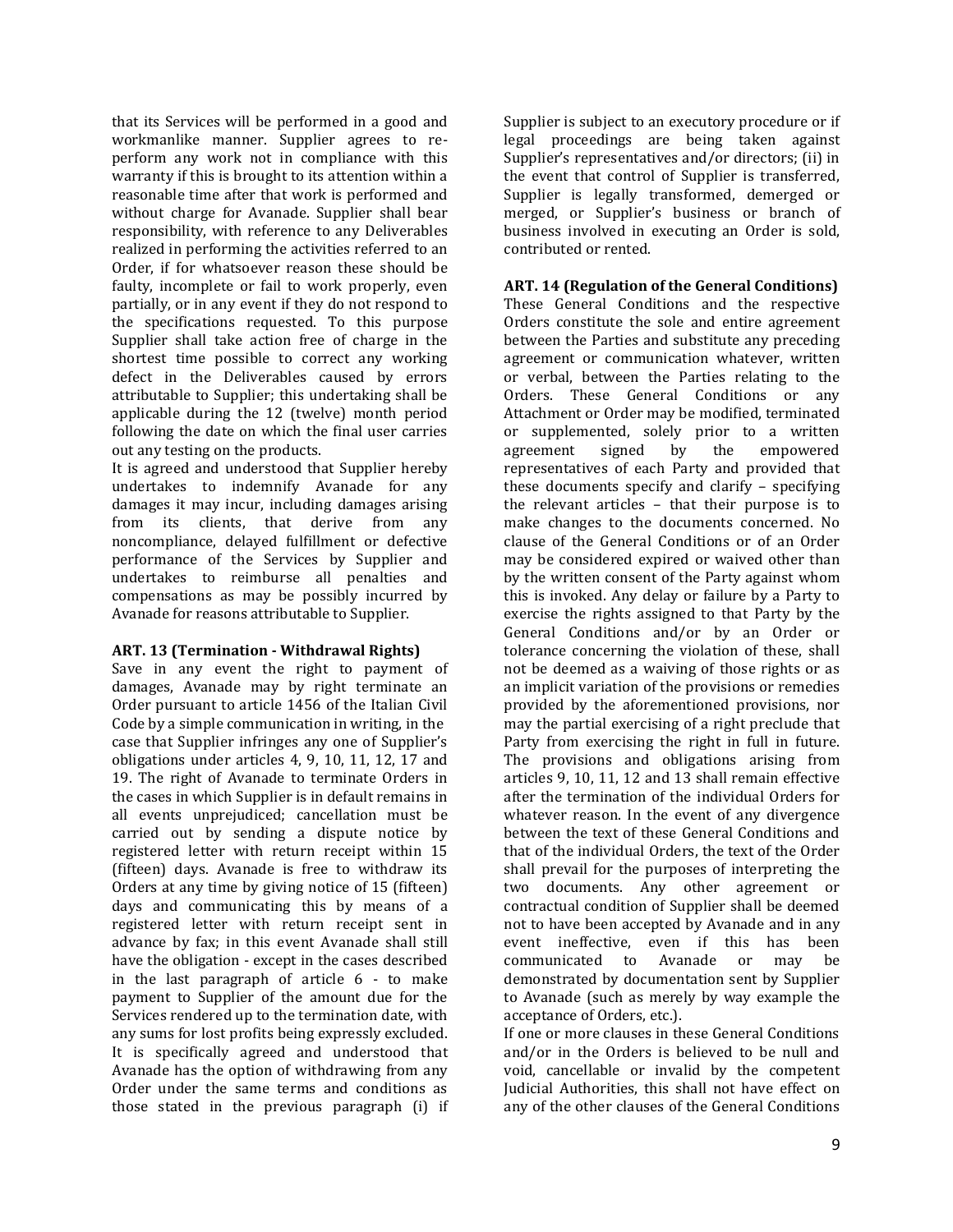and the null and void, cancellable or invalid clauses shall be deemed amended to the extent and in the sense necessary for the competent Judicial Authorities to accept them as fully valid and effective.

## **ART. 15 (Data Privacy)**

Pursuant to Italian Legislative Decree no.196/2003, while work is being performed on the Orders deriving from these General Conditions, Avanade may collect data relating to Supplier, either directly at Supplier's premises or at the premises of third parties (such as for example data that is publicly available information), or indirectly through security systems (such as for example by closed circuit television cameras or other controls on access to the company's offices) Avanade may use or communicate such data for purposes connected with these General Conditions and/or the Orders

and for the purposes indicated in the Business Policy on the processing of personal data, a copy of which will be sent to Supplier at Supplier's request. In particular, Avanade may transfer data for the above-mentioned purposes to those countries in which the entity belonging to the Avanade Group performs its activity from time to time. By signing these General Conditions, Supplier provides its consent to the processing and communication of its data as indicated in the preceding paragraphs.

A list of the persons who have been appointed in charge of data processing is available at the following address:

### - *Avanade Italy S.r.l., Via Roberto Lepetit, 8/10, 20124 Milan*.

By writing to the address appropriate to each single Order, Supplier may exercise its rights pursuant to article 7 of Legislative Decree no. 196/2003 and obtain a copy of Supplier's personal data, update and correct data and, if the conditions are such, cancel or block data.

Pursuant to article 29 of Legislative Decree no. 196/2003 Supplier undertakes to accept, in case it is advisable or necessary with regard to the implementation of the Services, the appointment by Avanade or by Avanade's clients, as Data Processor (*Responsabile del trattamento dei dati*).

Supplier shall comply with the instructions provided in the relevant appointment letter. Supplier shall process the personal data, disclosed in the execution of the Services (herein after "Personal Data"), only for the provision of the aforementioned Services. It is expressly understood that Supplier shall bear any possible

costs due to changes of the Services or due to regulations and/or legislative modifications, included for example the measures of the Data Protection Authority. Supplier acknowledges that any breach of the provisions and/or of the obligations of this article, shall be considered as a material non fulfillment and therefore, pursuant to article 1456 of the Italian Civil Code, Avanade can terminate for breach the Orders, without in any case prejudice to its right to make a claim against Supplier for compensation for damages.

By signing these General Conditions, Supplier provides, also on behalf of its shareholders, directors, employees and consultants, Avanade with the consent for the processing of the personal data for the abovementioned purposes.

## **ART. 16 (Competent Jurisdiction)**

Any dispute between the Parties concerning these General Conditions and/or the related Orders, including those relating to their validity, interpretation, effectiveness, execution or termination shall be submitted to the exclusive jurisdiction of the Court of Milan.

## **ART. 17 (Non-transferability)**

As a consequence of the high level of trust involved in the commissioned work, Supplier may not transfer the Orders to any third party nor the rights or obligations deriving therefrom, nor may Supplier entrust or avail itself of third parties to perform the Services or in any event the obligations that derive therefrom unless prior written authorization is provided by Avanade.

### **ART. 18 (Communications)**

All communications between the Parties shall be in writing by registered letter with return receipt or by fax or, limited to the Orders, by the means described in article 21 and be sent to the following addresses:

Supplier: to the registered office or to the address stated in the Order;

Avanade: to the addresses stated in article 20 as applicable for each Order and to the attention of the person whose name is indicated in the Order as the "*Preparatore*".

### **ART. 19 (Compliance Governance)**

19.1 Avanade is committed to conducting its business free from unlawful, unethical or fraudulent activity. Suppliers are expected to act in a manner consistent with the ethical and professional standards of Avanade as described in the Avanade Supplier Standards of Conduct,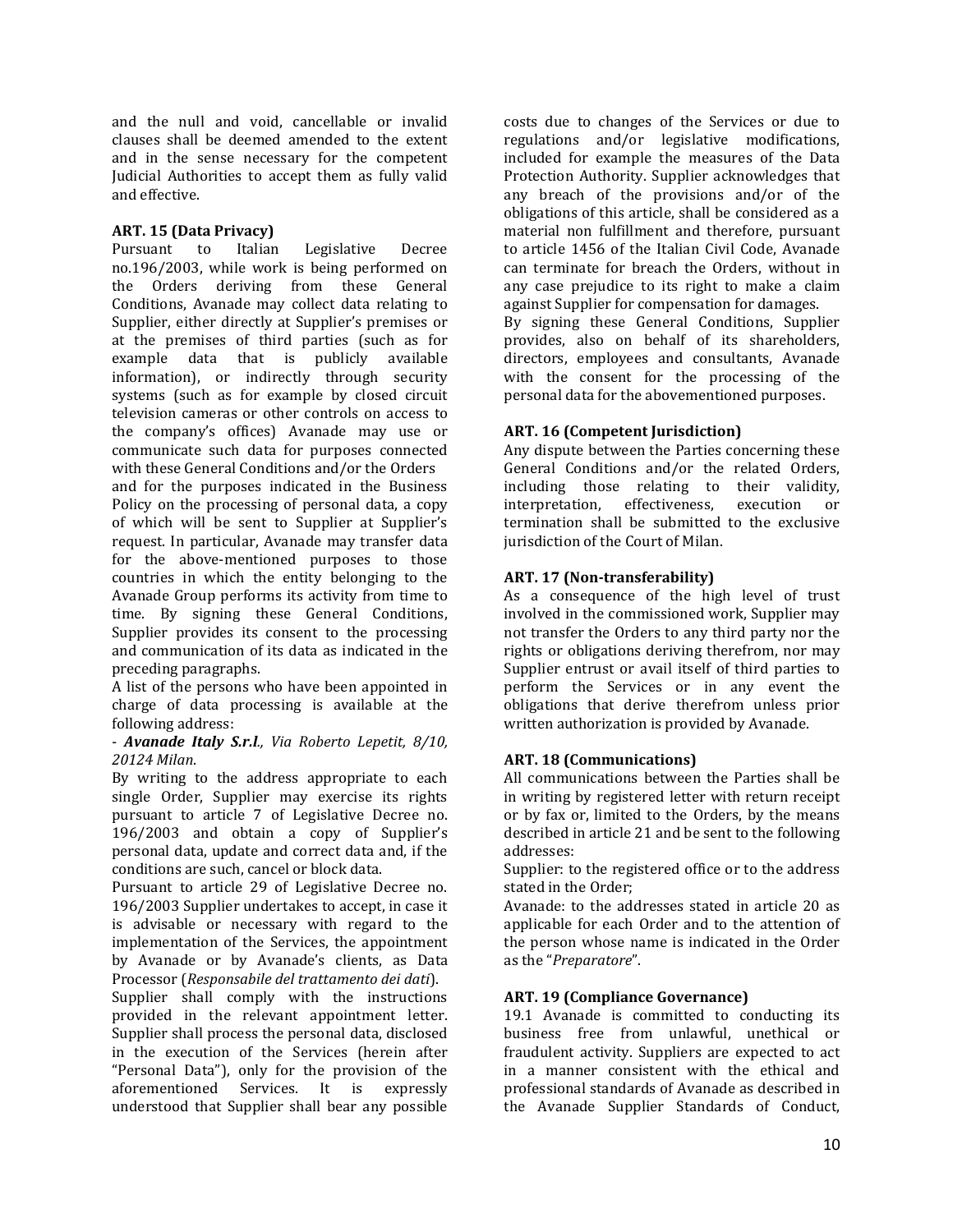including prompt reporting of unlawful, fraudulent or unethical conduct.

Avanade has established reporting mechanisms and prohibits retaliation or other adverse action for reporting violations of these standards. A local phone number has been established for each country that Avanade has offices, so to report a serious concern in Italy, please call the Avanade Business Ethics Line at 800-788273, available 24 hours a day, seven days a week ( the Avanade Business Ethics Line is also available via an encrypted website hosted by a specialist thirdparty service provider. For countries inside the European Union, use [\(https://www.financial](https://www.financial-integrity.com/avanadebusinesseuline.jsp)[integrity.com/avanadebusinesseuline.jsp\)](https://www.financial-integrity.com/avanadebusinesseuline.jsp).

You should use the Ethics Line only to make a good faith claim. Avanade takes all allegations seriously.

19.2 Supplier declares (a) that it is aware of the contents of Legislative Decree no. 231 of June 8, 2001 and undertakes to refrain from any conduct which might result in indictment for criminal offenses under that Legislative Decree and b) that before signing the General Conditions and/or Orders, Supplier has examined the Organization Model (the "Model") adopted by Avanade and available to third parties on the following website: [-http://www.avanade.com/it-](http://www.avanade.com/it-it/legal/Modello%20231%20Avanade%20Italy%20S.r.l.pdf)

## [it/legal/Modello%20231%20Avanade%20Italy%](http://www.avanade.com/it-it/legal/Modello%20231%20Avanade%20Italy%20S.r.l.pdf) [20S.r.l.pdf](http://www.avanade.com/it-it/legal/Modello%20231%20Avanade%20Italy%20S.r.l.pdf)

and undertakes as a consequence to respect the principles stated in the Model and adjust its conduct to those principles for the entire term covered by the Orders or in any event by its collaboration with Avanade. Noncompliance by Supplier with the obligations above mentioned and in any event if Supplier is accused of infringement of the provisions of Legislative Decree no. 231/01 referred to above (by being charged), or as amended in future, shall constitute a grave event, which besides constituting prejudice to the relationship between the Parties will also constitute a material breach of the General Conditions, pursuant to and to the effect of article 1456 of the Italian Civil Code, and grounds for the termination of all the Orders and contracts connected therewith, entitling Avanade Italy S.r.l. to terminate these with immediate effect by giving simple written notice to Supplier, without limitation of additional damages or to any other available remedy as enforcement of damages against Supplier.

19.3 The termination of the Orders for noncompliance on the part of Supplier with the provisions set forth in articles 19.1 and 19.2 shall similarly determine the termination with immediate effect pursuant to article 1456 of the Italian Civil Code, of any other agreement, contract, engagement or pact however named and existing between the Parties (including, with reference to Avanade, companies belonging to the same group of companies) and without limitation of additional damages or any other available remedy.

## **ART. 20 (Definitions)**

For the purpose of these General Conditions "Avanade" shall mean the company of the Avanade Group registered in Italy - as defined below which has issued an Order and which will consequently from time to time be one of the following:

- **Avanade Italy S.r.l** with offices at Via Roberto Lepetit, 8/10 – 20124 Milan, registered with the Registrar of Companies with tax code and VAT number 13083980154; REA 1612624 and offices also in: a)Rome 00143, Via della Fonte Meravigliosa, 76 3/A; b)Rome 00143 , Via Giunio Antonio Resti, 71; c) Florence 50129, Via Don Giovanni Minzoni, 36.

Furthermore, **Group or Avanade Group** shall mean the set of companies and/or corporate persons that are controlled by Avanade Inc., a company registered in US, and its assignees. By control is meant the power (however exercised) to manage, directly or indirectly, the business of another company and/or corporate person, for example, by having the power to make decisions or through contractual relations. These General Conditions shall also apply in relations between Supplier and any other companies operating in Italy that may in future become part of the Avanade Group.

Avanade Italy S.r.l. shall in no way be liable for compliance or noncompliance with Orders issued by other companies of the Avanade Group, while in a similar manner companies of the Avanade Group shall in no way be liable for compliance or noncompliance with Orders issued by Avanade Italy S.r.l. or other companies of the Avanade Group in respect of Orders issued by them.

## **ART. 21 (Orders)**

21.1 The Orders placed in compliance with these General Conditions following and in respect of an offer of a technical and economic nature made by a Supplier, as may be modified following indications from Avanade, may be sent to Supplier, at Avanade's discretion, by ordinary mail (hereinafter referred to as a "Postal Order"),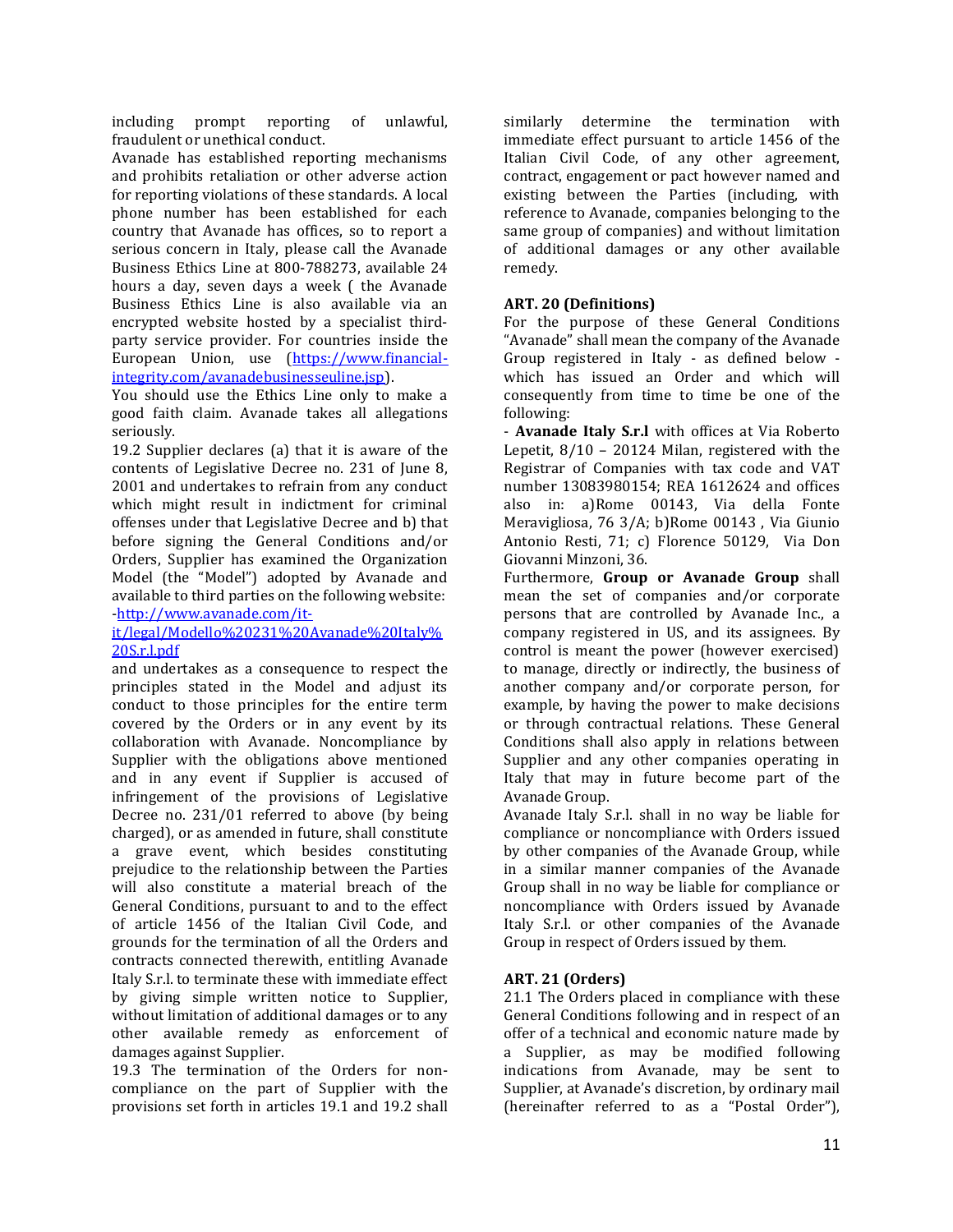electronic mail (hereinafter referred to as an Electronic Order") or by fax (hereinafter referred to as a "Fax Order") or by any other means that may arise from any new operating procedures of Avanade if Supplier is specifically notified in advance in writing. Supplier undertakes to put in place adequate security measures to ensure that Postal, Electronic and Fax Orders are protected against unauthorized access, manipulation, delay, destruction or loss. 21.2 Postal, Electronic and Fax Orders placed by the means described above shall be considered fully valid and accepted by Supplier on the commencement of their proper execution and in any case if no notification to the contrary is received by Avanade's Technical Head within 3 (three) working days of their dispatch or if Supplier receives no notification by electronic mail, fax or ordinary mail from Avanade within the same time period that cancels or changes an Order previously received.

21.3 Orders placed by Avanade under the procedure referred to above and all communications connected with these Orders shall arrive by ordinary mail solely from the offices of Avanade indicated in article 20 or by electronic mail or fax and will be sent to Supplier only to the electronic mail address or fax number of Supplier included in the "Supplier Schedule" containing corporate details sent to Avanade on selecting the Supplier or, if that address was not provided, to the electronic mail address stated in the Order. It is agreed that if Orders or communications connected with Orders are sent to ordinary mail or electronic mail addresses or fax numbers that differ from those stated above, it will be assumed that they have never been sent.

21.4 The Parties undertake to ensure that the any transactions concluded by electronic means are not legally invalid or ineffective solely because they are in electronic form. By signing these General Conditions, the Parties explicitly waive any right to dispute the validity of any Order or the acceptance of an Order on the sole grounds that it has been sent or received by electronic means.

21.5 If Avanade requests a confirmation message providing specific acceptance of an Order to be sent to a specific ordinary mail or email address or to a specific fax number, the respective Postal Order, Electronic Order or Fax Order will not give rise to any obligation on Avanade's part unless Supplier has sent the acceptance referred to herein, unless Supplier has sent the acceptance referred to in this section.

21.6 The Parties undertake to recognize that any Electronic Order, Fax Order or Postal Order that has been transmitted properly in accordance with this article shall be deemed to satisfy the legal requirement of being in writing. The Parties undertake to recognize the value given to the Order pursuant to article 2702 of the Italian Civil Code.

21.7 In the event that the Order description field is unable to include the entire description of the services entrusted to Supplier or the billing and payment conditions, the following documents shall be enclosed and considered part of the Order:

a) Attachment A "Services Provided in the Order" shall include the complete description of the activities to be performed, the arrangements for the implementation of the Services, the principal location for the execution and delivery of the Services and the means and terms by which Avanade shall accept the Deliverables and/or the estimated time for their realization;

b) Attachment B "Fees, Billing and Payment terms" shall include the fees for the Services (that shall be determined: a) by a flat rate arrangement, known as Fixed Fee; b) by a T&M arrangement, that is determined on the basis of a manday professional tariff with the specification of the maximum number of man-days necessary for the implementation of the Services), professional profiles and any possible travel expenses agreed by the Parties;

c) If the Services to which the Order relate are provided at premises for which Avanade's final client has legal responsibility, Attachment C "Minute on cooperation and coordination activities regarding health and safety in the workplace" or, alternatively, where necessary, the "Interference Risk Assessment Document - DUVRI" (the "DUVRI") prepared by the final client which Avanade shall communicate to Supplier and which shall be signed by all the interested parties with a specific indication of the cost of the measures adopted to eliminate or, where that is not possible, reduce to a minimum the risks regarding health and safety in the workplace arising from the interference of works where present. In any event Attachment C shall contain detailed information on the specific risks that exist in the environment where it is intended that Supplier's Personnel shall work and on the prevention and emergency measures adopted with respect to Avanade's activities.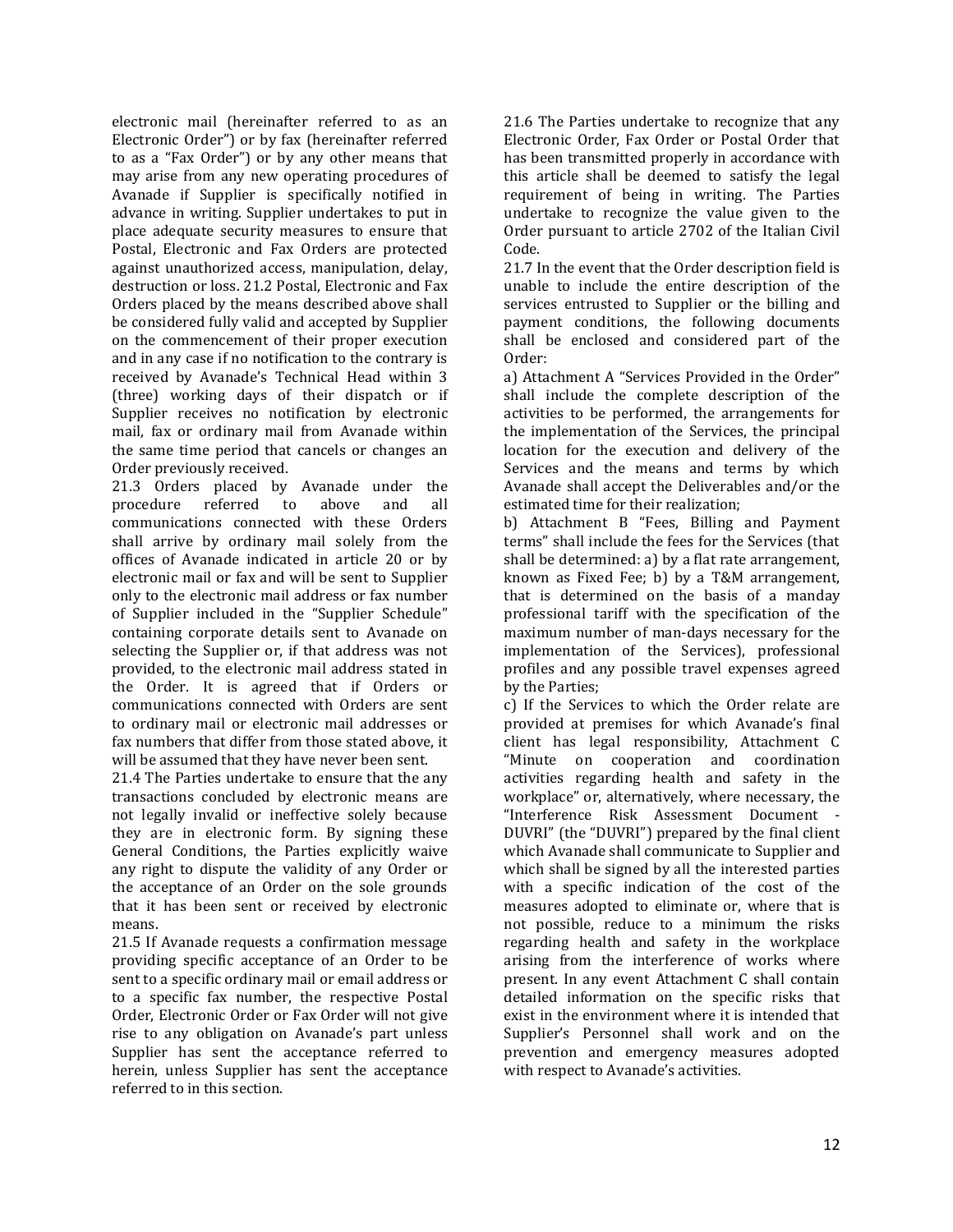#### **ART 22. (Compliance with Legislative Decree no. 81/2008 regarding health and safety in the workplace)**

22.1 By signing these General Conditions Supplier declares amongst other things that all workers, be they employees or non-employees (for example contract workers or those with other forms of "flexible contracts" pursuant to Law no. 276/2003 and other applicable laws and regulations), who are or who shall be assigned by Supplier to the projects commissioned by Avanade:

a) are and shall be for the entire period during which they are assigned to said projects suitable for performing work duties that require the regular use of a video terminal (VDT) for 20 hours per week (article 173 of Legislative Decree no.

81/2008); in this respect Avanade shall be entitled to request Supplier at a later date to provide a copy of the individual certificates of suitability for these work duties prepared by the Competent Doctor appointed by Supplier;

b) have received and shall receive from Supplier, for the entire period during which they are assigned to said projects, appropriate<br>information/training in matters regarding information/training in matters regarding prevention and protection and health and safety at work as provided by laws and regulations in force (with especial reference to the VDT risk); in this respect Avanade shall be entitled to request Supplier to provide documentation as evidence of that information/training. Supplier additionally shall communicate in writing to Avanade each variation that may occur in respect of the declarations in Attachment 1, provided by article 1.2 b), regarding the name of the Head of its Prevention and Protection Service and the means by which he or she may be contacted.

22.2. If Avanade, pursuant to the aforementioned article 17, expressly provides its consent that Supplier may make recourse to subcontractors for performing the commissioned projects, Supplier shall be responsible for delivering the following documents to the persons indicated below:

(i) The subcontractor's up-to-date C.C.I.A.A. certificate (Chamber of Commerce certificate) bearing a statement as to the absence of insolvency procedures during the previous 5 years and an antimafia clearance (pursuant to article 10 of Law no. 575/65 and subsequent amendments).

(ii) A statement signed by its Legal Representative consisting of the matters included at article 22.1.

These documents shall be delivered in original to Avanade Italy S.r.l.:

a) **for Milan** to the attention of **Katia Canderini**-Via Roberto Lepetit, 8/10,20124 Milan;

b) **for Florence** to the attention of **Aine Cavallini**-Via Don Giovanni Minzoni, 36, 50129 Florence;

c) **for Rome** to the attention of **Francesca Pannunzi-** Via Giunio Antonio Resti, 71, 00143 Rome

with a copy being sent in advance by email to: [katia.canderini@avanade.com](mailto:katia.canderini@avanade.com) or [aine.cavallini@avanade.com](mailto:aine.cavallini@avanade.com) or [francesca.pannunzi@avanade.com.](mailto:francesca.pannunzi@avanade.com)

It is recalled that throughout the term of the contractual period provided by the Order Supplier is bound to communicate to Avanade - promptly and on a timely basis - details of any future changes in respect of the matters discussed above. Attachment 3 as per article 1 shall also include the names and contact details of the Head of the Prevention and Protection Service (RSPP) for each company of the Avanade Group.

22.3 Supplier shall perform the Services abiding fully by all prevailing laws and regulations on matters regarding health and safety at work and security procedures in the workplace and shall ensure that these are observed by the Personnel performing the Services.

22.4 If the Services subject of the Order are rendered at the premises of Avanade or at premises for which Avanade's final client has legal responsibility pursuant to and to the effects of article 26, paragraph 2, of Legislative Decree no. 81/2008, Avanade, Supplier and any Supplier third parties (i) shall cooperate in implementing the measures for the prevention and protection of work risks affecting the performance of the Services, and (ii) shall coordinate the steps taken to protect against and prevent the risks to which workers are exposed, providing each other with information on a reciprocal basis with the aim amongst other things of eliminating any risks which may arise from any interference between subcontractors working at the same time at the places where the Services are to be performed ("Interference Risks"); all of this may also be agreed with the final client of Avanade for whom the Services are being rendered.

22.5 If Supplier has communicated to Avanade in the individual technical and economic offers or alternatively to the individual project heads (ex article 1.2 Attachment 1 e)) that the Services are not "of an intellectual nature" pursuant to article 26 of Legislative Decree no. 81/2008:

(i) Supplier undertakes to communicate in the individual technical and economic offers or